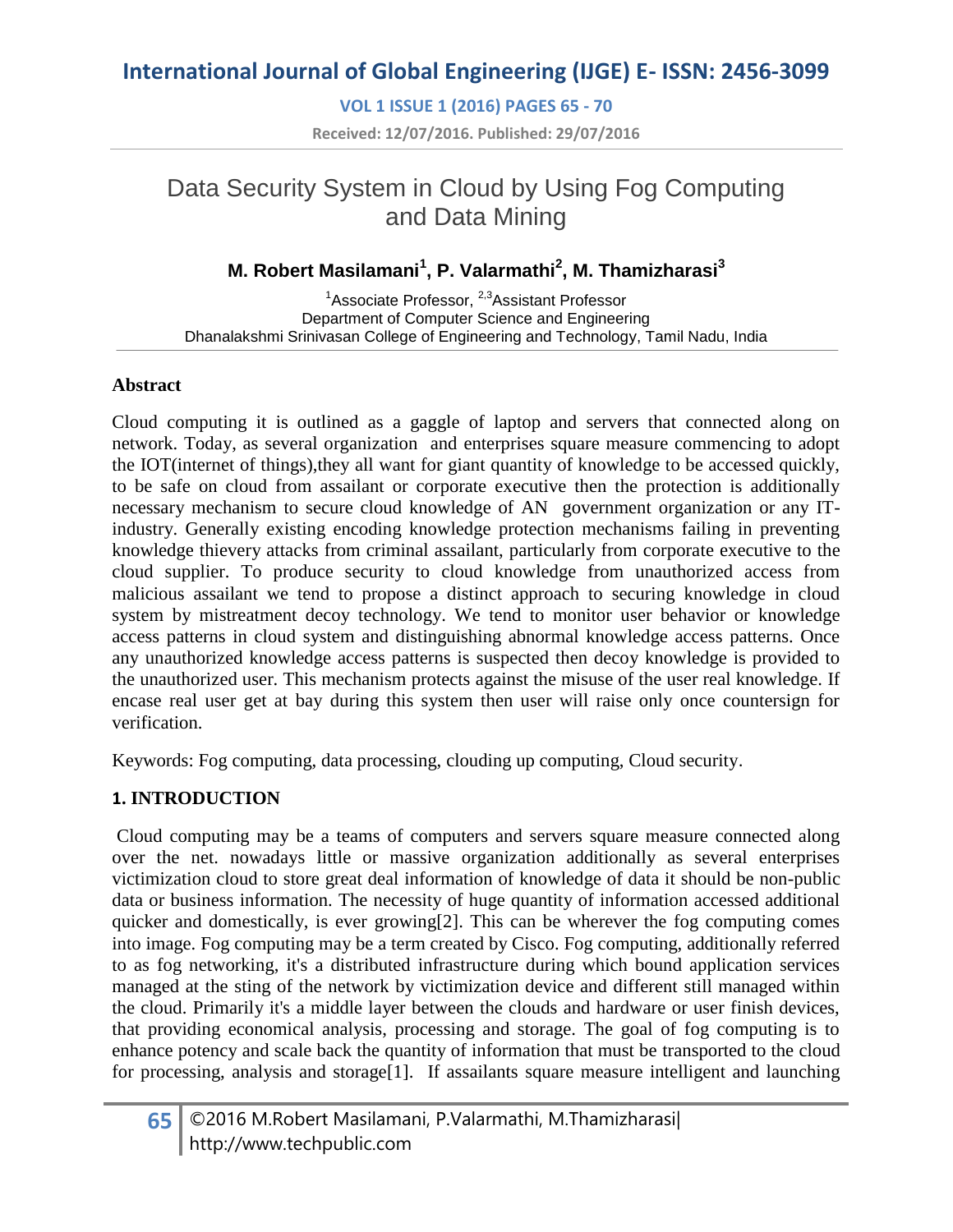**VOL 1 ISSUE 1 (2016) PAGES 65 - 70**

**Received: 12/07/2016. Published: 29/07/2016**

attack against cloud system then it's straightforward to interrupt cloud user watchword or attacker is malicious corporate executive then it's doable to taken somebody user watchword simply and take a look at to obtaining unauthorized access of cloud system to taken non-public or business data of explicit user. to beat this downside we tend to propose completely different technique to produce security to cloud knowledge from unauthorized user by making confusion by victimization decoy technology[4]. That we've got return to decision fog computing. we will use this technology to launch misinformation attacks against unauthorized user or corporate executive and preventing them to access real user knowledge[3]. In this paper system observation user behavior activity or real user knowledge access patterns if any abnormal knowledge access patterns square measure suspected then fog computing launching misinformation attack against unauthorized user. During this decoy knowledge base square measure full fill with pretend data once any abnormal knowledge access patterns square measure known by system then pretend knowledge from decoy info square measure offer to the invalid user. By victimization this technology we will secure original cloud knowledge from attackers and additionally protects misuse of real user data[5].

#### **2. EXISTING SYSTEM**

Following square measure the present system with fog computing.

2.1. Smart grid system:

The fog computing play vital role in smart grid system. During this system as per energy demand, handiness these devices mechanically switch to various energies like star or wind. The Fog collectors at the sting method the information generated by grid devices and sensors and management commands to the actuators. It's wont to filter the information that is regionally consumed and send to the upper tiers for mental image, transactional analytics and real time report information[6].



Fig. 1: Example of a Smart Grid System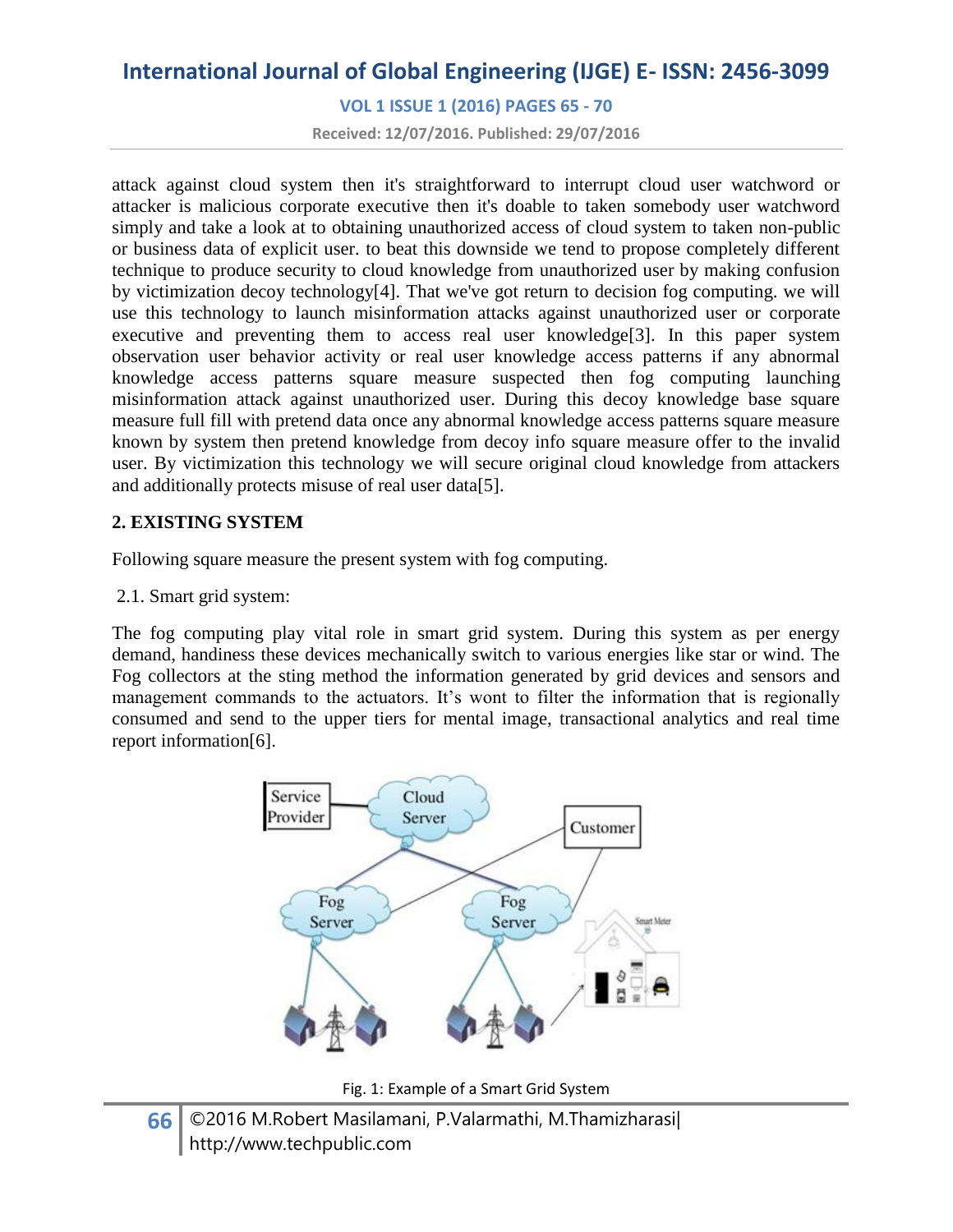### **VOL 1 ISSUE 1 (2016) PAGES 65 - 70**

**Received: 12/07/2016. Published: 29/07/2016**



Fig. 2 Existing Fog Computing System

### **3. PROPOSED SYSTEM**

In our proposed system completely different entities illustrated in fig1 information owner consumer, cloud service supplier and cloud server.

1.Data owner: The Data owner is that the real licensed one that hold on personal data or business information on cloud.

2. Cloud server: The cloud server is canopy with fog network ,process the consumer request and grant access on cloud.

3. Admin user : The admin manage user logs, files, produce file signature, manage decoy information base or files.



Fig.3. Proposed Model of FOG system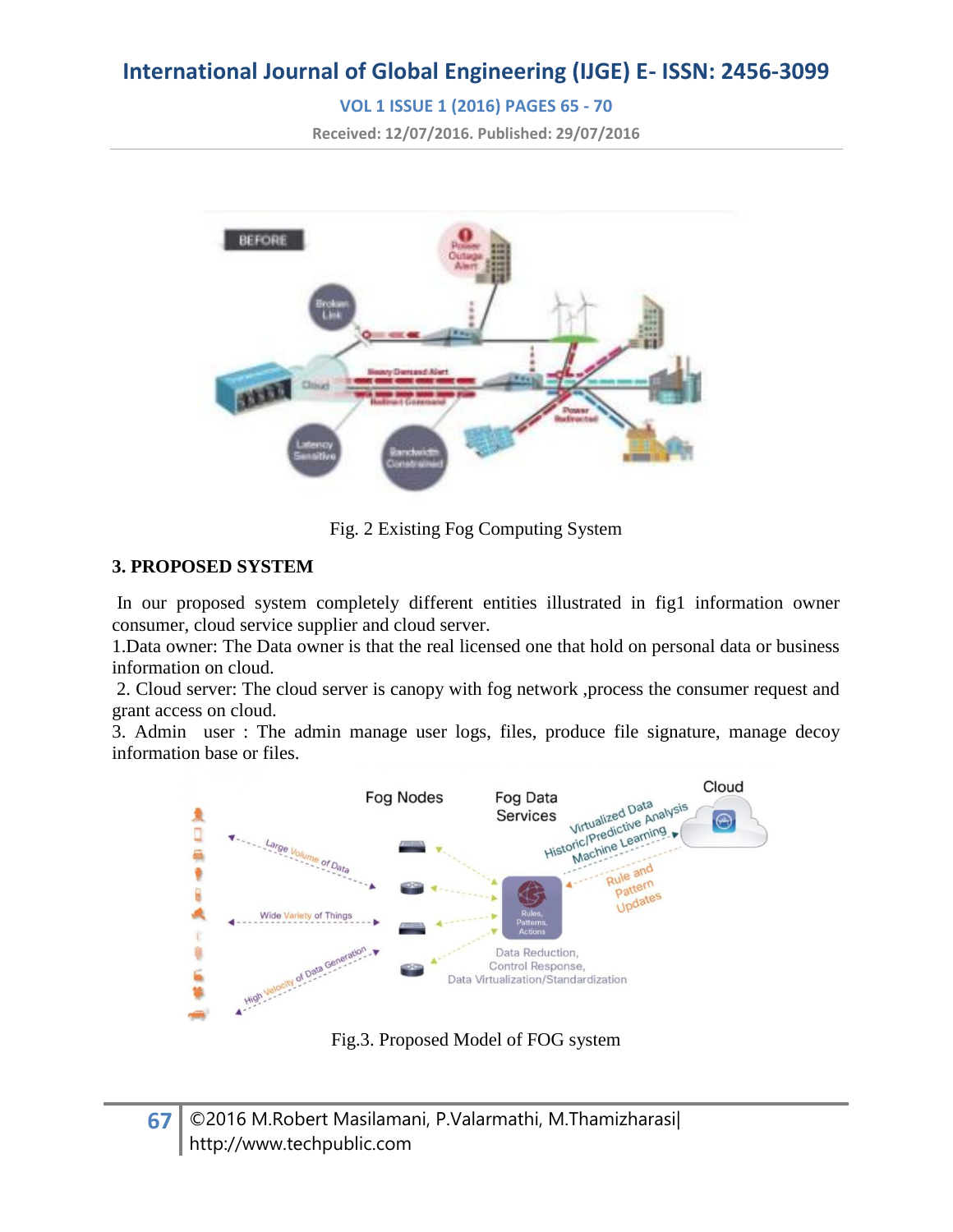**VOL 1 ISSUE 1 (2016) PAGES 65 - 70**

**Received: 12/07/2016. Published: 29/07/2016**

After registration of recent user, consumer obtaining house on cloud and able to perform valid operation on cloud information base like add new files, delete files, transfer files, search files, and invite just one occasion password(OTP) for verification. Whenever user request for information the request received by cloud service supplier before responding consumer request it'll load user profile activity logs and apply mining technique and predict/calculate current request parameters or it'll check user patterns if it's valid then real data square measure given to the user otherwise fog network launching misinformation attack and it'll send faux or fake data to user and this state of affairs forthwith report back to the admin and system logs are updated. however someday there's a clear stage of real user patterns aren't matched that point faux information square measure provides to real user at that point owner of knowledge of information is aware of the system causing decoy data in this state of affairs the important user will raise just one occasion secret (OTP) for verification his identity. The OTP operate conjointly secure with secure hash algorithmic program (SHA-1). This scientific discipline hash operate useful against Man within the Middle Attack (MIM), thus it'll improve the protection of the system. This proposed system conjointly maintains transparency as a result of all the system mechanism is hide from user or wrongdoer. The system admin conjointly perform valid operation like, manage decoy files, produce file signature and update users logs.

### 4. SECURING CLOUD BY USING FOG NETWORK

Various ways were place for securing information on cloud server by completely different form of techniques. Someday this system has been unsuccessful or unsuccessful in securing user cloud information from corporate executive attackers. And generally different reason additionally inherit image like, miss configuration of services and bugs in code.

4.1. User Behavior Profiling: User identification could be a renowned technique that may be applied here to however a lot of a user accesses their data from cloud information. the system checks ceaselessly traditional user behavior to ascertain whether or not abnormal access or unauthorized access to a user data is going on. Every user encompasses a distinct profile consisting variety of the days user has accessing his files from cloud server. If there's any divergence in user behavior profile that is already holding on in information then it will be known attack is detected[8].

4.2. Decoys: Decoy data it should be pretend documents, trap files, honey files and different pretend data are uploaded by cloud computer user on system. Pretend data contains all false information that produces confusion to assailant. This system is incorporated at the side of user behavior identification. Once unauthorized access is indentified then misinformation attack is launched and decoy information base started providing pretend information to explicit user in such the simplest way that is totally legitimate or legal or traditional. solely true owner user will known once pretend information ar provided by cloud data base then real user will raise just one occasion positive identification for verification[7]. This secures user actual information on cloud and shield from misuse of real information by unauthorized user.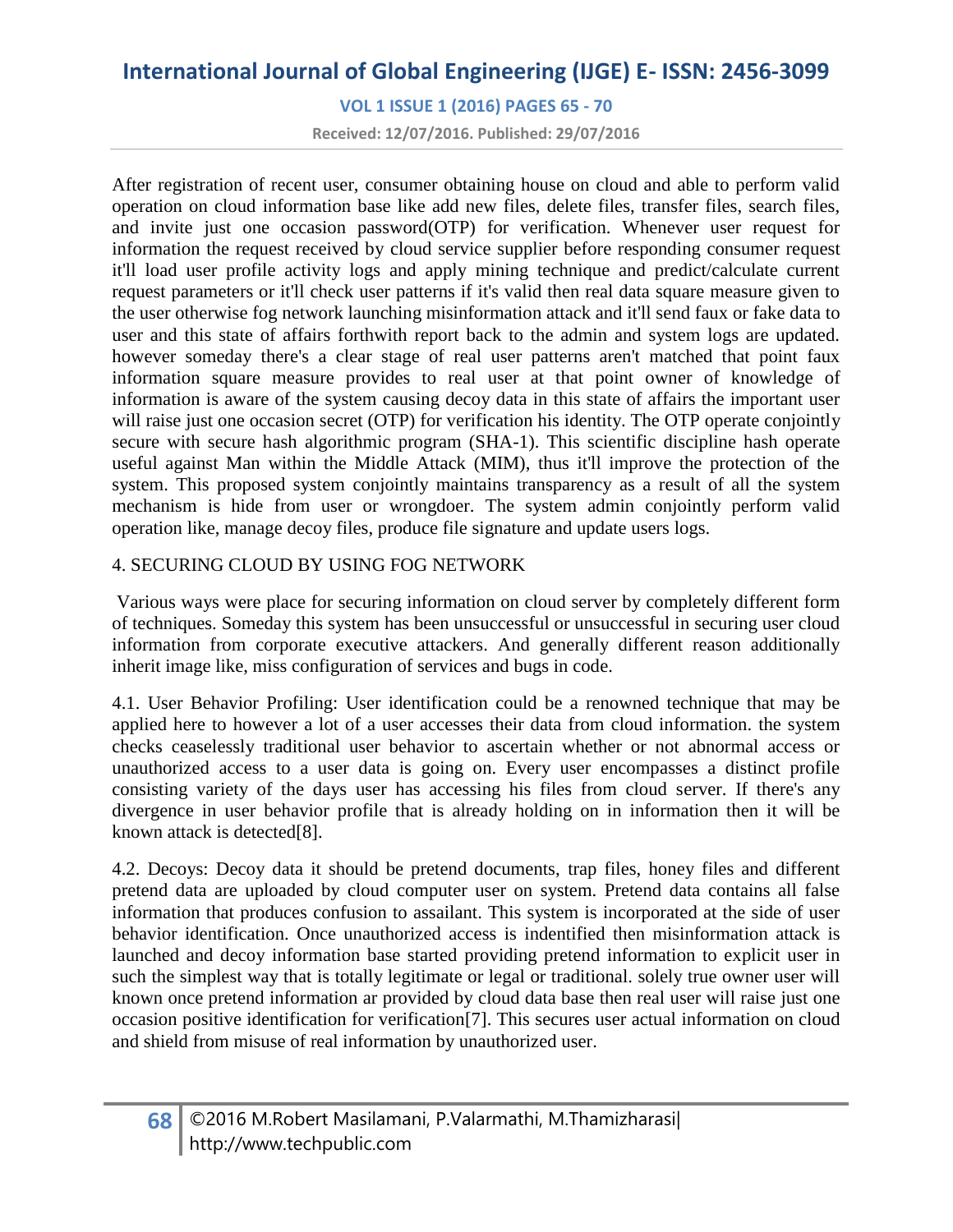### **VOL 1 ISSUE 1 (2016) PAGES 65 - 70**

**Received: 12/07/2016. Published: 29/07/2016**

### **5. BENEFITS AND FUTURE SCOPE**

5.1. Advantages:

1. The information hold on on the cloud are often hold on in secured means.

2. The system maintains knowledge integrity.

3. The System shield against misuse of real user knowledge.

4. It'll give security against MIM (Man within the Middle) attacks.

5. This method produce confusion for offender by mistreatment or inserting decoy files in filing system. 6. it'll facilitate to detected smuggled knowledge access

5.2. Future Scope:

1. We will develop robot and IOS application for mobile.

2. To secure cloud knowledge.

3. Study of however attackers behaviors changes in keeping with their information regarding the watching methodology on the target system

4. Knowledge may also be dividing and hold on multiple clouds for further security.

5. Hadoop framework is often used for distributed storage and process of terribly massive knowledge sets.

### **6. CONCLUSION**

An application for securing original cloud knowledge from unauthorized user and providing real or decoy knowledge to user as supported users patterns; here user takes the advantage of the complete feature that square measure provided by this application. For this user merely needed net association to determine reference to cloud knowledge server. this technique distinguishing users real patterns if it's match then this technique offer real knowledge from cloud knowledge server to user and if any unauthorized or offender need to access cloud knowledge then by exploitation fog computing this technique provides decoy knowledge to unauthorized user. encase licensed user obtaining decoy knowledge if user patterns not matching then therein scenario real user will raise just one occasion parole (OTP)for verification. By exploitation this technique personal and business info are often safe from third party user or hackers. All this mechanism operating in background of the system thus this technique maintains transparency, maintain knowledge integrity and make confusion for offender by giving decoy info from decoy knowledge base.